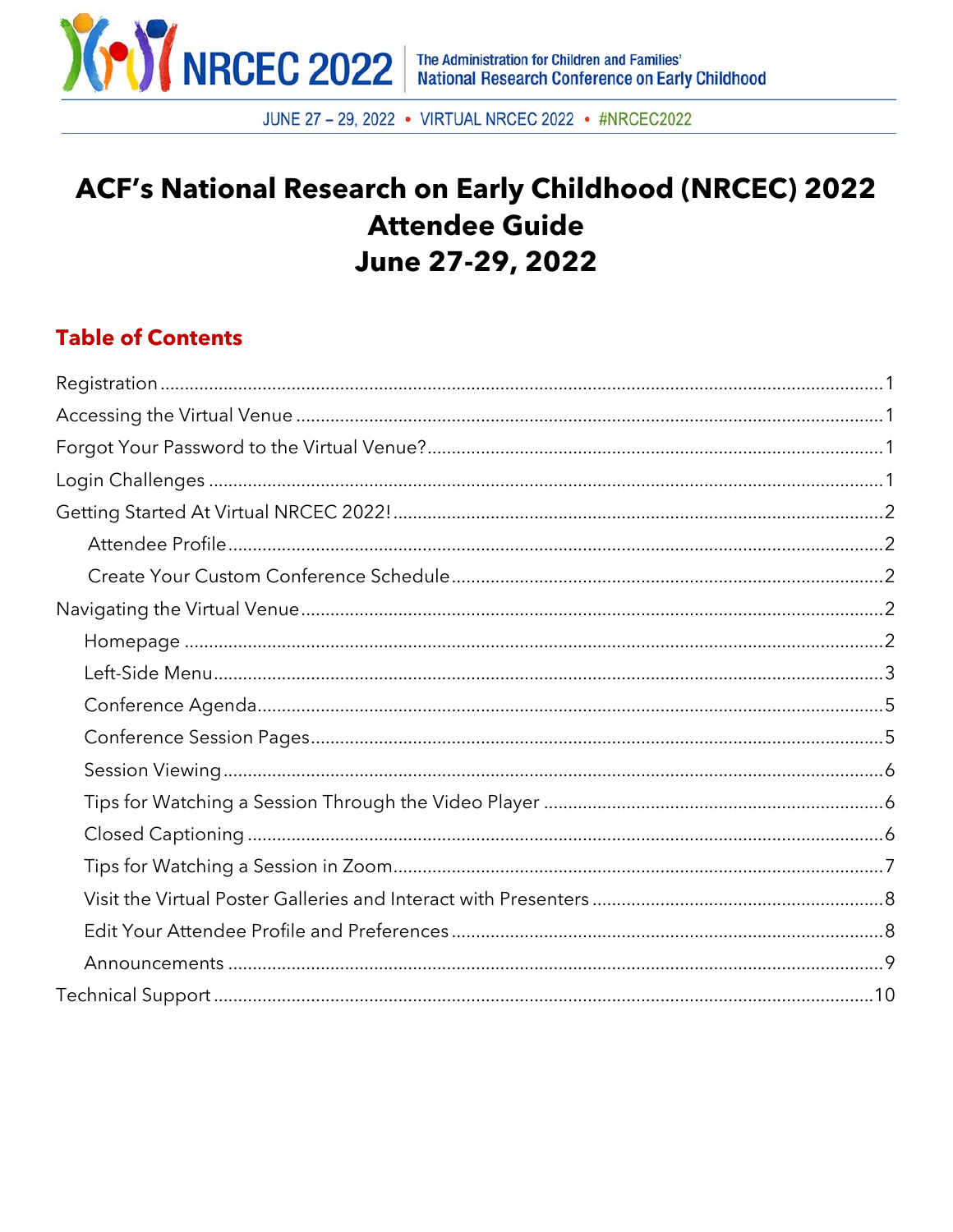## <span id="page-1-0"></span>**Registration**

NRCEC 2022 is free and open to the public and all attendees must register to access the virtual venue.

#### **[REGISTER HERE >>](https://nrcec.swoogo.com/NRCEC2022)**

## <span id="page-1-1"></span>**Accessing the Virtual Venue**

All conference sessions will be streamed on the virtual venue. From the venue, you can view the full interactive agenda and conference program book, visit the exhibit booths of Cooperating Organizations, engage in discussions on conference topics, and more.

To log into the virtual venue, you must use the same email address that you entered during registration. The first time you log into the virtual venue, you will be asked to create a password.

#### **Please use the most updated version of Chrome, Firefox, or Safari; Microsoft Edge and Internet Explorer are not recommended to access the virtual venue.**

### **[ACCESS THE VIRTUAL VENUE >>](https://eventmobi.com/nrcec2022/)**

## <span id="page-1-2"></span>**Forgot Your Password to the Virtual Venue?**

If you have previously used this virtual venue platform and can't remember your password, enter your email address, and then click **Forgot Password?** when prompted to enter your password. An email will be sent to the email address you provided during registration to create a new password.



## <span id="page-1-3"></span>**Login Challenges**

- Ensure you are entering the same email that you used to register for the conference.
- If you already created a password and cannot remember it, click **Forgot Password?** below the password field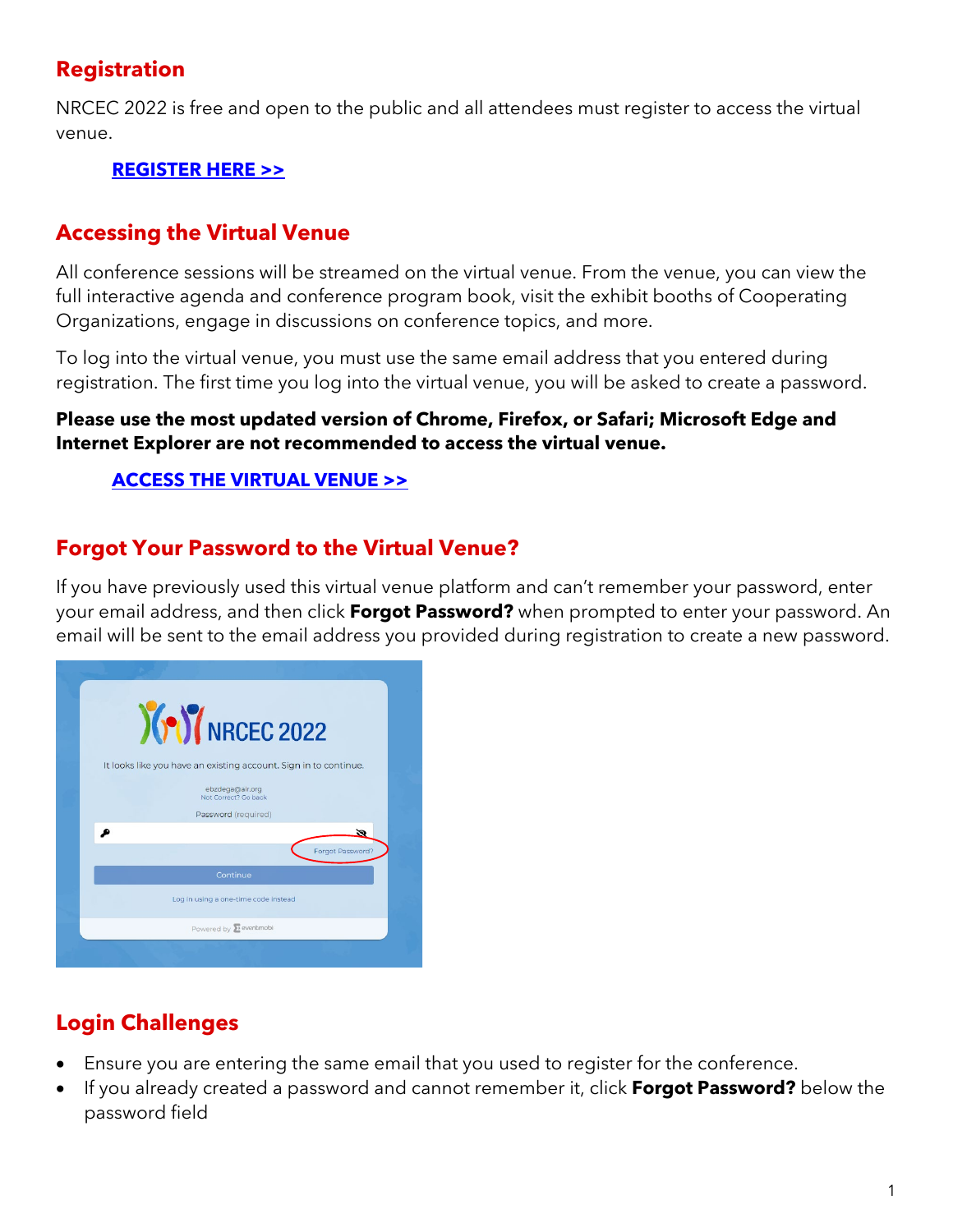• If you have trouble creating a new password, click **Log in using a one-time code instead** and you should quickly receive an email with an access code.

**Still unable to log in?** Please email the NRCEC logistics team at **NRCEC@air.org.** 

## <span id="page-2-0"></span>**Getting Started At Virtual NRCEC 2022!**

#### <span id="page-2-1"></span>**Attendee Profile**

After logging into the virtual venue for the first time, you will be prompted to update your attendee profile. Your default attendee profile includes only your name and organization as entered through registration. In the virtual venue, you can add your social media handles, contact information, memberships/networks, and professional associations.

You can make updates to your profile at any time during NRCEC 2022 (learn more about editing your attendee profile on [page 8](#page-8-2) of this guide). Your profile details are shared with other attendees unless you request to make your profile hidden. If you would like to make your profile hidden, please email **NRCEC@air.org** with the subject line "NRCEC Profile Assistance."

#### <span id="page-2-2"></span>**Create Your Custom Conference Schedule**

Star sessions in the Agenda to add them to your personal conference agenda, which is viewable from the My Agenda tab in the left-side menu.

## <span id="page-2-3"></span>**Navigating the Virtual Venue**

#### <span id="page-2-4"></span>**Homepage**

The virtual venue's homepage offers quick access to the following key features:

- **Watch Live Sessions**  Directs you to the in-progress session(s) within the interactive conference agenda. The interactive agenda is the access point to all sessions. It is also accessible in the left-hand margin.
- **Conference Program Book** A PDF version of the full conference program with session and poster abstracts, speakers, and schedule.
- **Discussions** Virtual chat rooms featuring informal discussions on conference topics. Please introduce yourself and join the conversations.
- **Venue Navigation** Guide for FAQs and finding your way around the virtual venue.
- **Welcome Video** A brief welcome video from **Katie Hamm**, Deputy Assistant Secretary for Early Childhood Development, ACF's Office of Early Childhood Development and Acting Director, ACF's Office of Head Start, and **Ruth Friedman**, Director, ACF's Office of Child Care.
- **NRCEC Overview** A brief video that provides an overview of NRCEC history, goals, and content.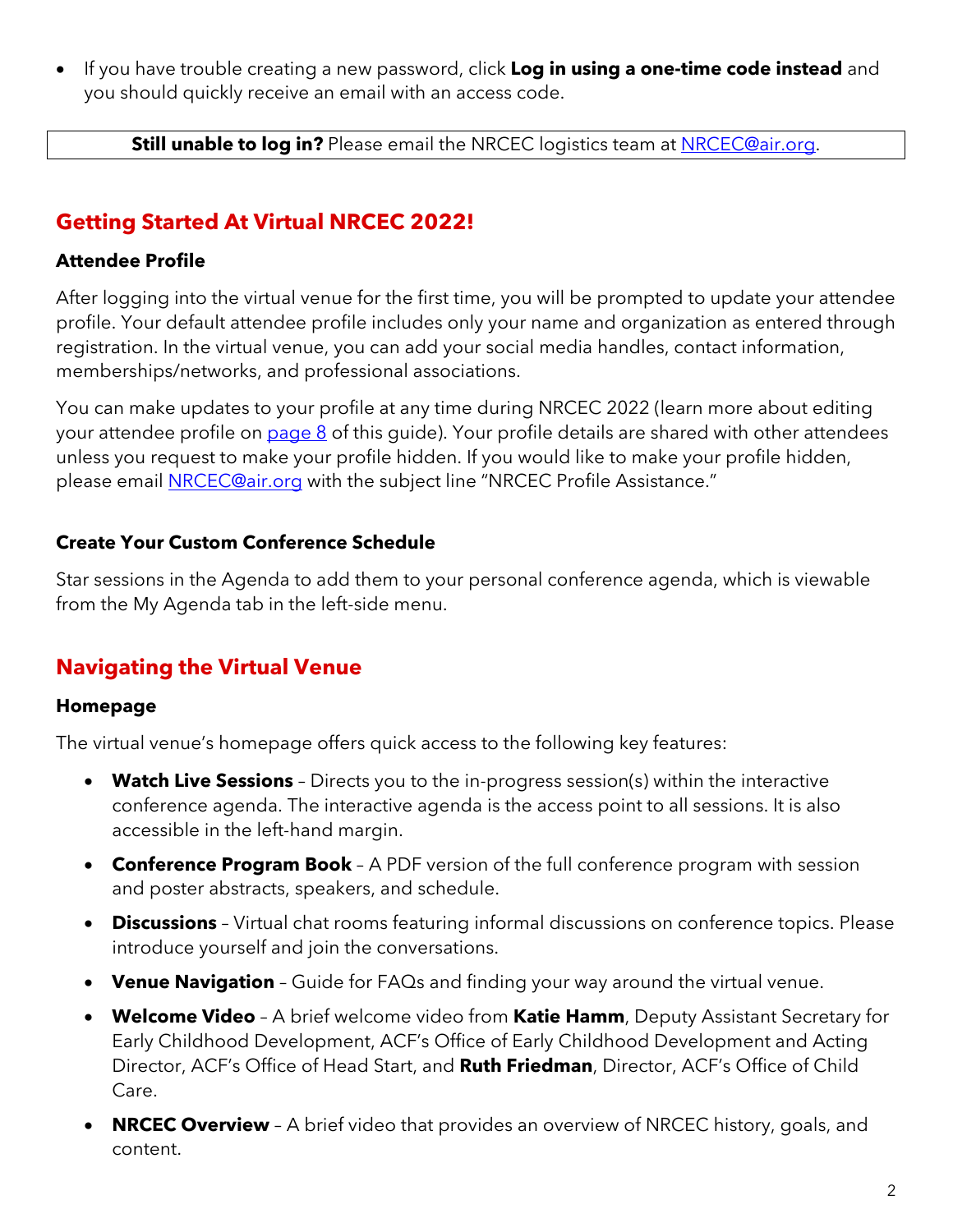

#### <span id="page-3-0"></span>**Left-Side Menu**

**Don't see the left-side menu?** Select the **≡ icon** at the top left corner of the virtual venue window to expand the left-side menu. Once the left-side menu is open, click the **< icon** to minimize it.

Use the left-side menu to navigate the virtual venue. The following features are available from the left-side menu:

- **Home** Virtual venue homepage.
- **Agenda** Interactive conference agenda (also accessible from **Watch Live Sessions** on the homepage), which serves as the access point to all sessions.
- **My Agenda** Customized list of sessions you have saved to your personal conference agenda. This will also include any meetings requested, within the venue, with other attendees or speakers.
	- o **Export Calendar** will allow you to save sessions and meetings within My Agenda to your preferred calendar application (e.g., Outlook, Gcal), but these calendar holds do not contain links to join sessions. You must log into the virtual venue to access all conference sessions.
- **Planning Committee**  List of the conference Planning Committee members and Scientific Advisors.
- **Speakers** List of speakers, sorted alphabetically by last name.
	- o Find a speaker by typing a full or partial name in the top search bar.
	- o Click a speaker name to learn more about them, see a list of all sessions when they will speak, send a message, or request a meeting.
- **Attendee Networking** List of attendees in the venue, sorted alphabetically by last name.
	- o Find an attendee by typing a full or partial name in the top search bar.

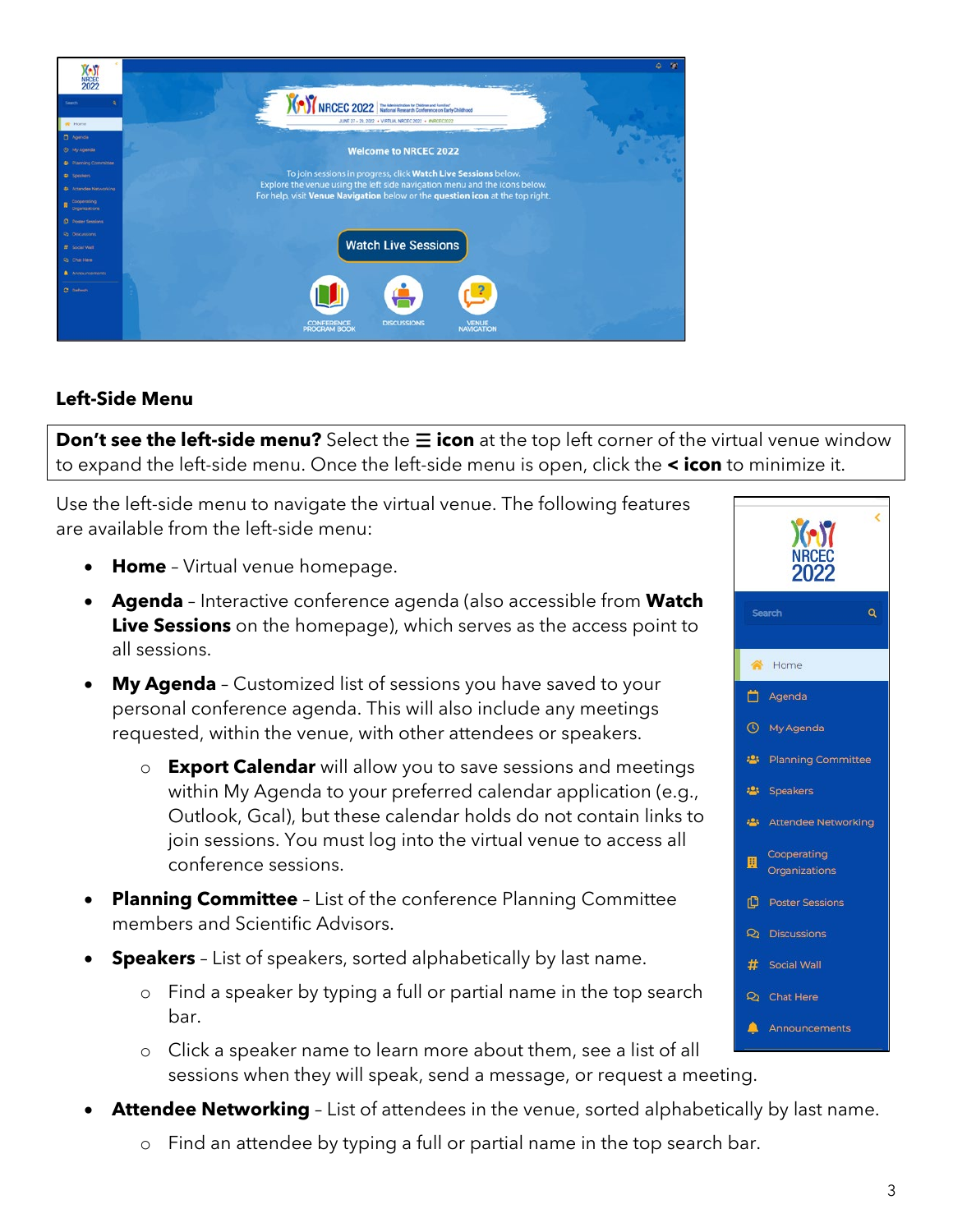- o Click an attendee name to learn more about them, send a message, or request a meeting.
- **Cooperating Organizations** Venue Booths for NRCEC 2022 partnering agencies, organizations, and initiatives, sorted alphabetically.
	- o Find a Cooperating Organization by typing a full or partial name in the top search bar.
	- o Click a Cooperating Organization name to explore their virtual booth and learn more about the organization. The booths may include their description, videos and documents, and contact information.
- **Poster Sessions** Access the poster galleries and interact with poster authors during the scheduled poster sessions. Poster authors will be interested in your questions!
	- o All poster sessions also will be accessible through the Agenda tab.
	- o During the scheduled time, click on a poster of interest and then click "Chat" or "Video Session" at the bottom of the poster, depending on how the poster author has opted to present.
	- o If you visit a poster outside of the scheduled times for the gallery, you can send an email to the poster presenter by clicking "Contact Author."
- **Discussions** Group Chat Rooms that offer opportunities for focused discussions on specific topics. These discussions allow you to join in the conversations, provide your input, and learn what others are experiencing at NRCEC. We encourage all to participate and help us build an engaged conference community.
- **SocialWall** Posts on Twitter, Facebook, and Instagram using the conference hashtag #NRCEC2022.
	- o The SocialWall is moderated so it may take a few minutes for posts using #NRCEC2022 to appear. Inappropriate posts will be declined by the moderator.
	- o Content on the SocialWall does not necessarily represent the views of NRCEC 2022, the Office of Planning, Research, and Evaluation, the Administration for Children and Families, or the U.S. Department of Health and Human Services.
- **Chat Here** An access point to chat with NRCEC attendees. Click the "Start a New Conversation" button on the top left-side of the Chat Now screen and the list of attendees will populate. Scroll to see all attendees or search for a specific attendee by typing a full or partial name in the top search bar. Click on the name of the attendee you would like to chat with, type your message, and click the send button at the bottom right-side of the screen.
- **Announcements** Throughout the conference, you will receive venue announcements about activities and events. All previous announcements are archived here.
- <span id="page-4-0"></span>• **Post-Event Evaluation** – Brief, anonymous conference evaluation to provide feedback on the conference quality, content, and accessibility. Give us your suggestions, please!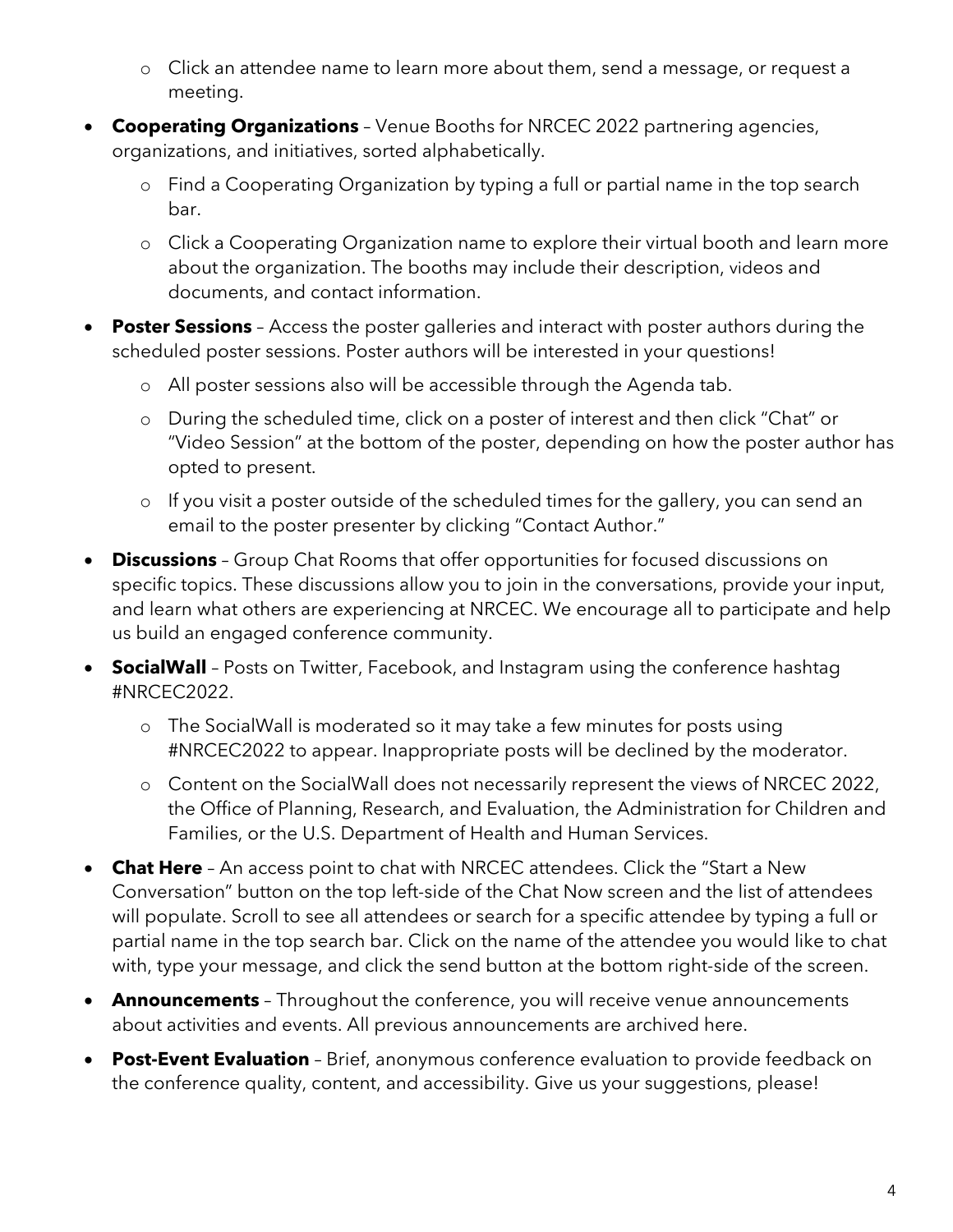#### **Conference Agenda**

Access the interactive agenda by clicking:

- **Watch Live Sessions** on the venue homepage or
- **Agenda** in the left-side menu.

You will see a list of all the sessions sorted by date, time block, and numerically within time block. Click on each session to reach the Conference Session page: this is the access point to view the livestream.

| <b>JUN</b><br><b>JUN</b><br>3UN.<br>All<br>27<br>29<br>28                                                                                                                               |   |
|-----------------------------------------------------------------------------------------------------------------------------------------------------------------------------------------|---|
| 11:00am EDT                                                                                                                                                                             |   |
| 101 Opening Plenary: Addressing Historical Inequities in Early Care and Education: Strategies to Support Workforce Equity<br>11:00am EDT - 12:30pm EDT                                  | 苛 |
| 12:30pm EDT                                                                                                                                                                             |   |
| Break<br>12:30pm EDT - 12:45pm EDT                                                                                                                                                      | 首 |
| 12:45pm EDT                                                                                                                                                                             |   |
| 102 Understanding and Improving the Well-Being of the Early Childhood Workforce: Innovative Research and Practice<br>(Poster Symposium)                                                 | 音 |
|                                                                                                                                                                                         |   |
| 12:45pm EDT - 2:15pm EDT<br>103 Improving Quality Environments and Relationships in Center-Based Early Head Start: Evidence from a Multi-Site<br>Consortium<br>12:45pm EDT - 2:15pm EDT | 蒜 |
| 104 Understanding and Accounting for Researcher Positionality<br>12:45pm EDT - 2:15pm EDT                                                                                               | 苛 |

#### <span id="page-5-0"></span>**Conference Session Pages**

From the Agenda, click into the individual session pages. This is the access point to view the sessions. From each session page, you can view the list of speakers, abstract, and download or save any slides and supplemental handouts. Slides and supplemental handouts from all NRCEC 2022 sessions can be found by clicking the **profile icon** in the top right corner of the venue and choosing **Documents**.

- **Before the session begins,** for broadcasted sessions, the video player located within the session page will state the date and time the session is scheduled to begin; for all other sessions, the session information will be located below the Zoom meeting "join now" button.
- You can add the session to your personal conference agenda by clicking **Add to Schedule**.
- **If you missed a session**, please note that a number of NRCEC 2022 sessions will be recorded and posted on the NRCEC website in summer 2022. Sign up for the NRCEC email list at [www.nrcec.net](http://www.nrcec.net/) to be updated when recorded sessions are posted to the website.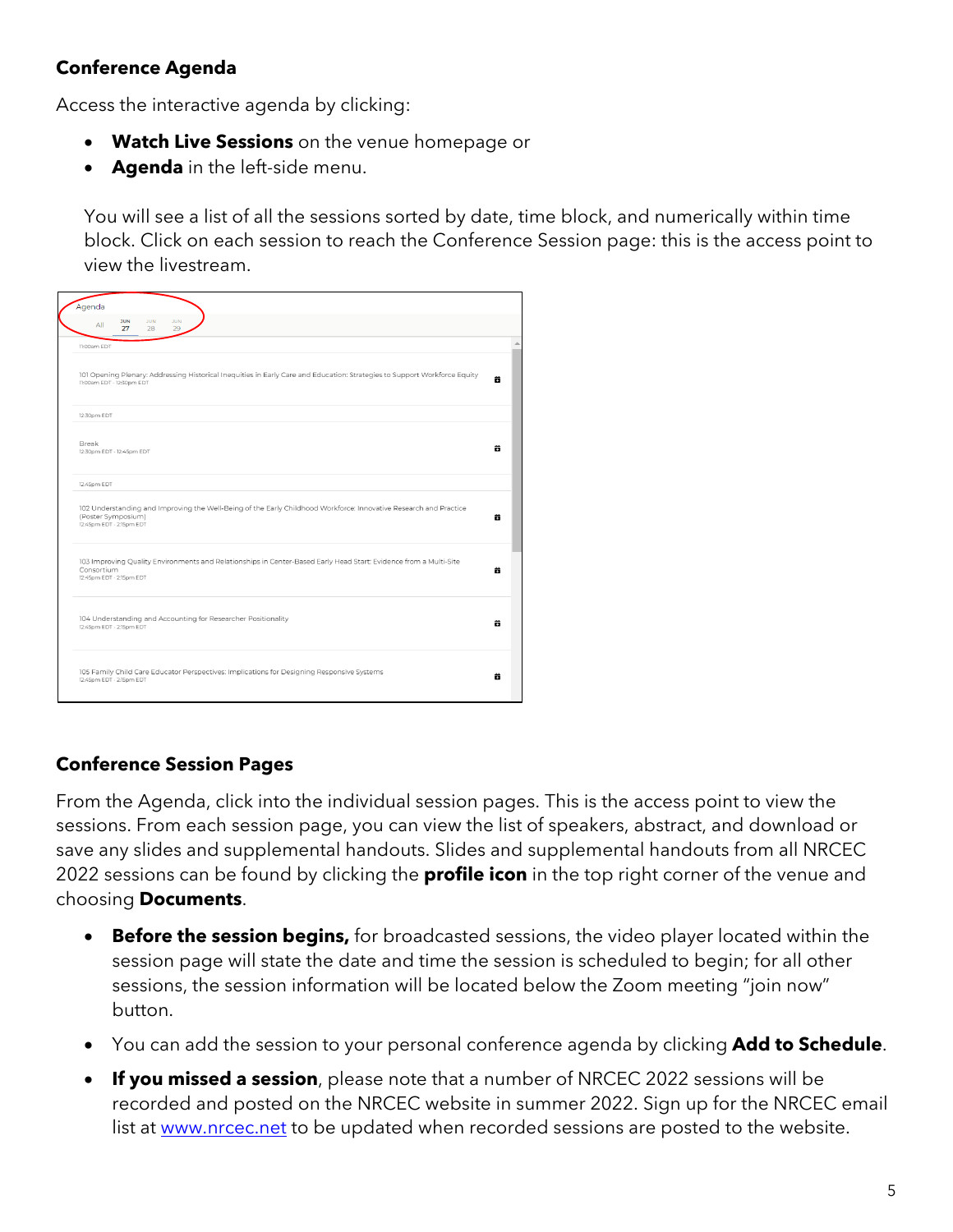#### <span id="page-6-0"></span>**Session Viewing**

• **At the scheduled time, all sessions can be accessed through their session page in the interactive agenda.** Some sessions will be automatically streamed through the video player located directly on the session page; simply wait at the schedule time and these sessions will begin (*see Screen Shot of Session with Video Player*). For other sessions, the session will stream through a Zoom meeting accessible by clicking the "join now" button located at the top of the session page.

#### <span id="page-6-1"></span>**Tips for Watching a Session Through the Video Player**

- The video player will automatically stream session content from the session page in the interactive agenda, at the scheduled time.
- Click **Q&A** to pose a question to the speakers and see questions submitted by other conference attendees. Type questions in the text field at the bottom of the Q&A box and click Submit. Questions are submitted anonymously.
- The **Chat** box will allow you to engage with other attendees in real time. React or reply to another attendee comment or start a new conversation. Enter comments in the text field at the bottom of the Chat box and click Send.

Use the **Add Notes** feature to take notes that will be saved in the virtual venue. Find all notes taken within the virtual venue by clicking the **profile icon** in the top right corner of the venue and choosing **Notes**.

*Screen Shot of Session with Video Player*

| ≔ |                                                                                                                                                                                                                                                                                                                                                                                                                                                                                                                                                                                                                                                                                                                                                                                                                                                                                                                                                                                                                                                                                                                                                                                                                                                                                                                                                                           | <b>D</b>                |
|---|---------------------------------------------------------------------------------------------------------------------------------------------------------------------------------------------------------------------------------------------------------------------------------------------------------------------------------------------------------------------------------------------------------------------------------------------------------------------------------------------------------------------------------------------------------------------------------------------------------------------------------------------------------------------------------------------------------------------------------------------------------------------------------------------------------------------------------------------------------------------------------------------------------------------------------------------------------------------------------------------------------------------------------------------------------------------------------------------------------------------------------------------------------------------------------------------------------------------------------------------------------------------------------------------------------------------------------------------------------------------------|-------------------------|
|   | 101 Opening Plenary: Addressing Historical Inequities in Early Care and Education: Strategies to Support<br>Workforce Equity                                                                                                                                                                                                                                                                                                                                                                                                                                                                                                                                                                                                                                                                                                                                                                                                                                                                                                                                                                                                                                                                                                                                                                                                                                              | O&A<br>Chat<br>2 Online |
|   | The session will start on Monday, June 27 11:00am EDT.                                                                                                                                                                                                                                                                                                                                                                                                                                                                                                                                                                                                                                                                                                                                                                                                                                                                                                                                                                                                                                                                                                                                                                                                                                                                                                                    |                         |
|   | 101 Opening Plenary: Addressing Historical Inequities in Early Care and<br>带 Add to Schedule<br>Education: Strategies to Support Workforce Equity<br>Add Notes<br>Monday, June 27<br>11:00am - 12:30pm EDT<br>ABOUT                                                                                                                                                                                                                                                                                                                                                                                                                                                                                                                                                                                                                                                                                                                                                                                                                                                                                                                                                                                                                                                                                                                                                       |                         |
|   | Welcome Remarks: Emily Schmitt, ACE's Office of Planning, Research, and Evaluation<br>Opening Plenary Session: Early care and education (ECE) has been found to be an important strategy for supporting the positive development of young children. At the same<br>time, the ECE field has been grappling for years about how best to ensure fair and equitable compensation for workers, a key component of employee retention and important<br>for ensuring access to high-quality ECE programming for families and children. Alongside this issue, the COVID-19 pandemic has resulted in the shrinking of the ECE workforce,<br>which has been catalyzed in part by safety concerns as well as individuals' broader evaluations of their professional lives. The end result, a phenomenon coined, "The Great<br>Resignation" is forcing ECE, like many other sectors, to contend with how best to retain staff. In this session, we will provide a first-of-its-kind historical overview of how the roots<br>of inequities in ECE along racial and gender lines in the U.S. are linked to workforce compensation disparities that are still felt today. We also will draw on this history and other<br>research, to explore pathways to move forward. This dynamic discussion will be facilitated by a moderator and include opportunities for audience participation. | ☺<br>0/280<br>Send      |

## <span id="page-6-2"></span>**Closed Captioning**

#### **To turn on closed captioning for sessions broadcast through the video player:**

• Click **"Click here for live captioning"** under the **About** header to open a new window with the closed captioning feed. You can resize and move the captioning window to your preferred positioning.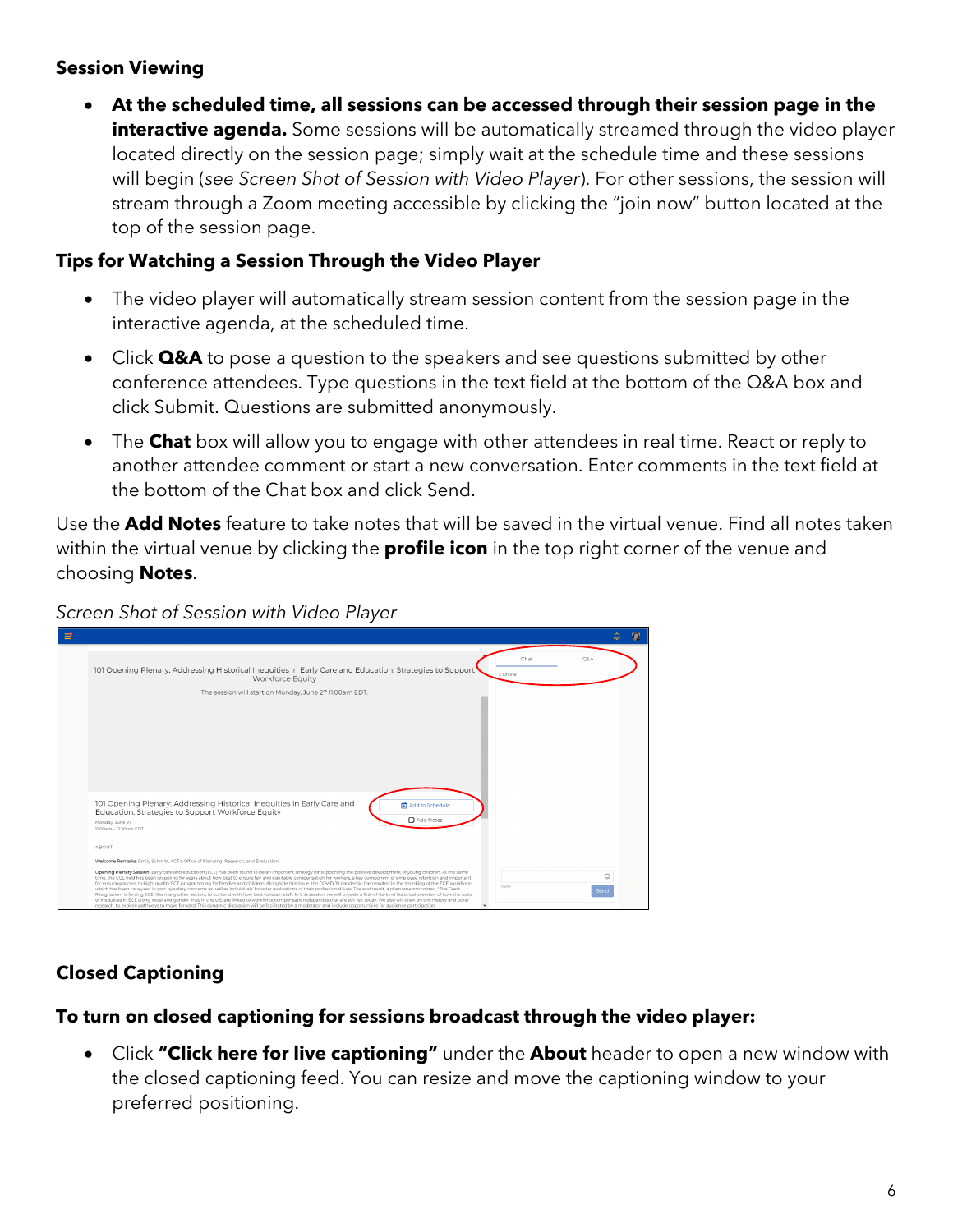GO Click here for live captioning

• Click the **settings icon** within the closed captioning window to adjust the font size, style, and more.



#### <span id="page-7-0"></span>**Tips for Watching a Session in Zoom**

- At the scheduled time, find your session in the interactive agenda. For sessions taking place in Zoom, please click the "join now" button at the top of the session page and wait to be admitted into the Zoom room; the Zoom meeting room is outside of the virtual venue and will open in a separate window.
- If you join early, you will be in a Zoom waiting room until the session begins.
- The Zoom **Chat function** (icon  $\blacksquare$  ) will be available to ask questions of the presenters.

 $\equiv$  $\Delta$ Ø **C** Join Now 105 Family Child Care Educator Perspectives: Implications for Designing 中 Add to Schedule Responsive Systems Add Notes Monday, June 27 12:45pm - 2:15pm EDT ABOUT The decline of family child care engagement in state licensing, child care subsidy, and quality improvement systems is troubling. This symposium highlights three studies<br>that gather information from family child care educa Family Child Care Educator Conversation Topics in a QRIS Community of Practice Alison Hooper, Rena Hallam, Deborah Drain, Myae Han Family Child Care Educator Report of Depression, Stress, and Job Demands Rena Hallam, Laura Lessard, Deborah Drain To Stay or To Go: How Challenges Faced by Family Child Care Educators May Influence their Consideration of Exit from the Field Marina Ragonese-Barnes, Samantha Melvin, Toni Porter, Juliet Brome

*Screen Shot of Session with Zoom "join now" button.*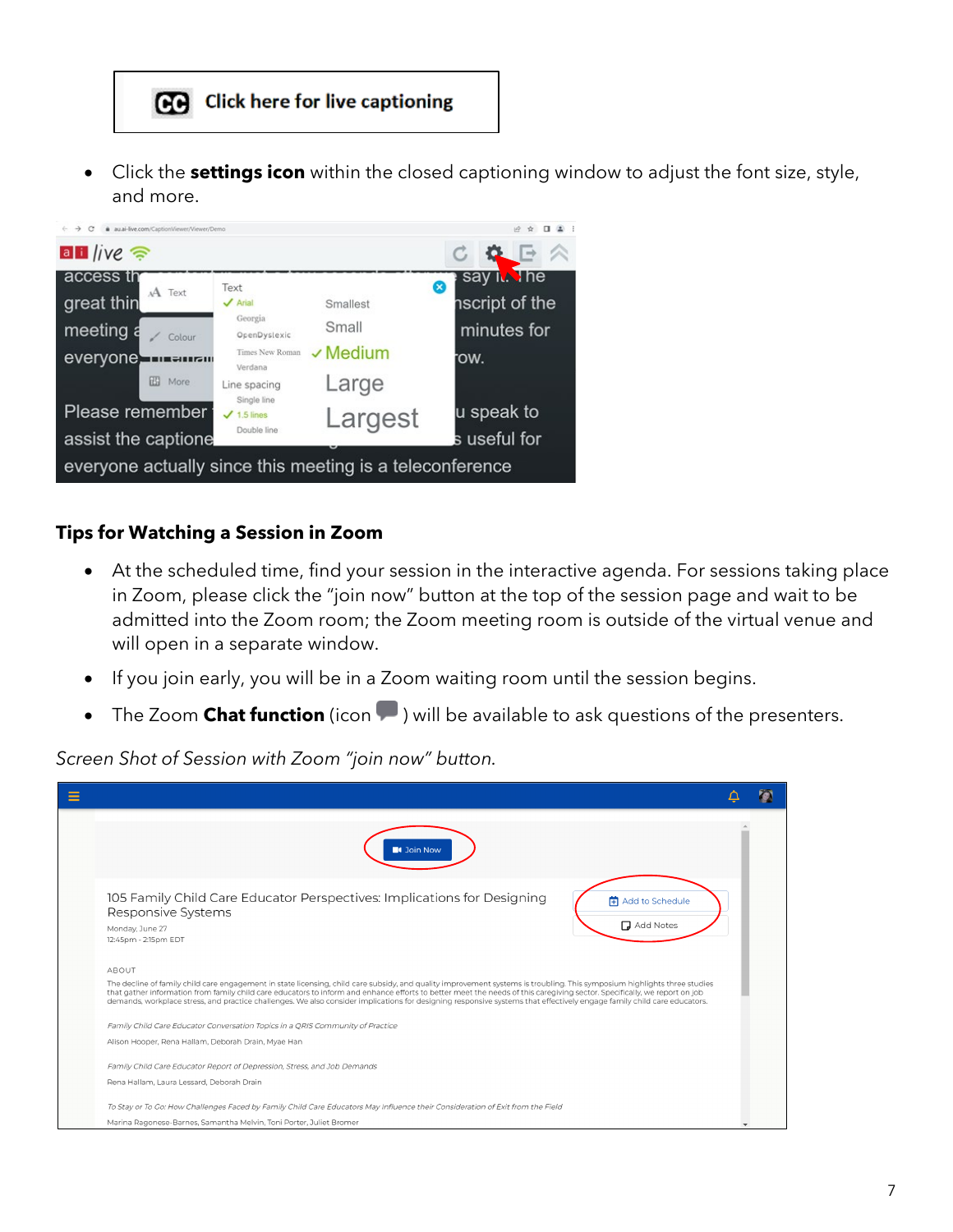#### <span id="page-8-0"></span>**Visit the Virtual Poster Galleries and Interact with Presenters**

Have research questions or ideas for poster presenters? Want to discuss how the poster information applies to practice or policy?

Attend the poster galleries during the scheduled times to interact with poster presenters. Access poster sessions from the "Watch Live Sessions" button or click on "Poster Sessions" in the left navigation bar during the scheduled time. When viewing a poster of interest click "Chat" or "Video Session" at the bottom of the poster, depending on how the poster author has opted to interact.

To visit posters outside of the scheduled gallery times, click on the "Poster Sessions" page from the left navigation bar. You can send an email to the poster presenter by clicking "Contact Author".

*Screen Shot of Poster Sessions Page* 



### <span id="page-8-2"></span><span id="page-8-1"></span>**Edit Your Attendee Profile and Preferences**

To edit your profile and preferences, click the **profile icon** in the top right corner of the virtual venue.

The following features are available from the drop-down menu:

- **Edit Profile** Add or change your profile photo, first or last name, job title, company, about, website, social media, and other contact information. **If you would prefer to make your profile hidden, please email** [NRCEC@air.org](mailto:NRCEC@air.org) **with the subject line "NRCEC Profile Assistance."**
- **Preferences** By default, your conference preferences are set to ensure you receive important conference-related announcements and alerts, and your time zone is automatically detected. We encourage you to maintain these settings to optimize your conference experience.
- **My Agenda** List of sessions you have saved to your personal conference agenda and meetings with other attendees or speakers (also accessible from in the left-side menu).
- **Cooperating Organizations** List of saved Cooperating Organizations.
- **Notes** All notes taken within the virtual venue (e.g., using the **Add Notes** feature from a conference session or Cooperating Organization Exhibitor page).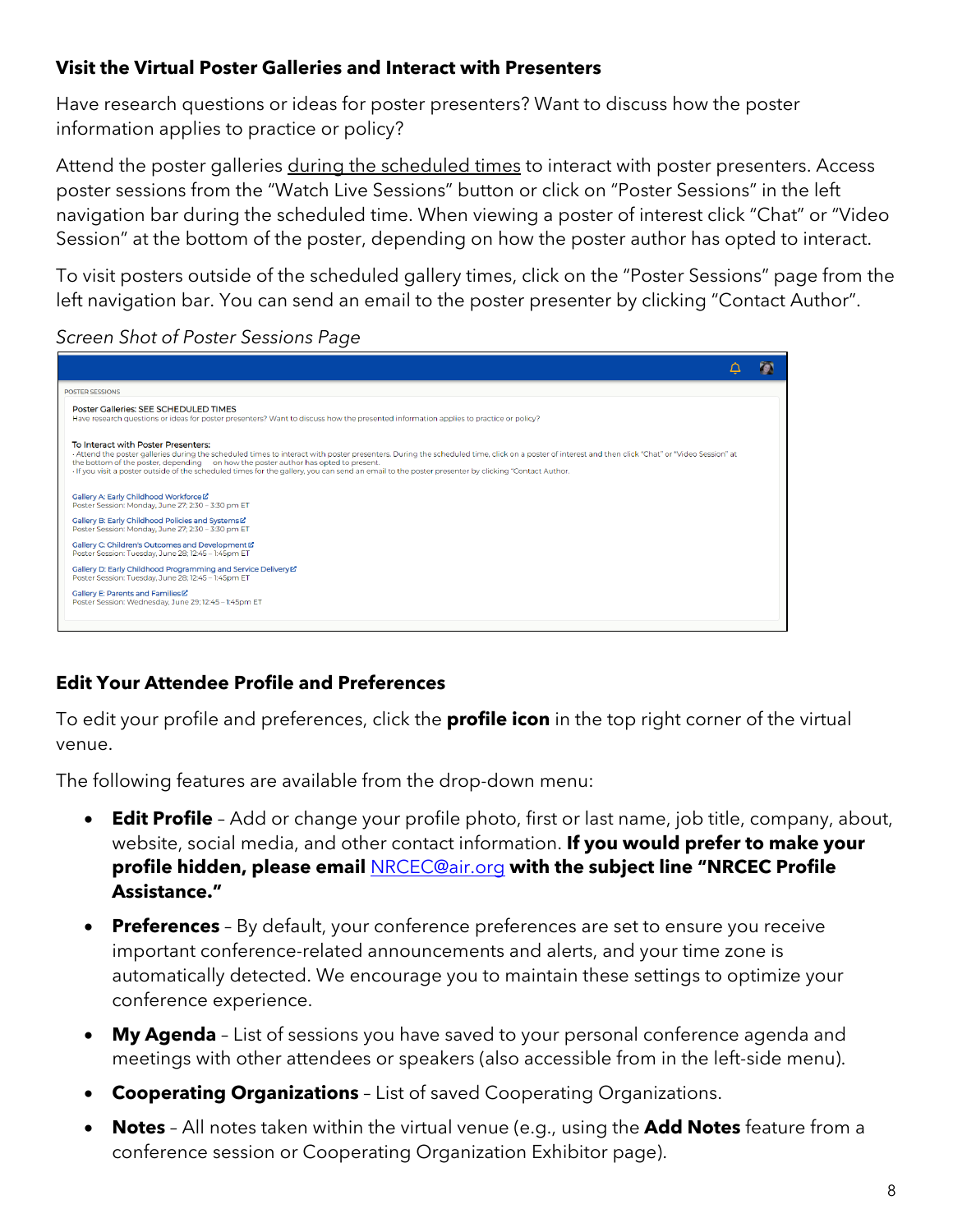- **Documents** All documents saved from within the virtual venue (e.g., slides saved from a conference session page or documents saved from a Cooperating Organization Exhibitor page).
- **Messages** Private messages with another conference attendee or speaker.
- **Logout** Leave the virtual venue (your email and password will be required to login again).



#### <span id="page-9-0"></span>**Announcements**

Throughout the conference, you will receive venue announcements about activities and events.

To view previously shared conference announcements, click the **bell icon** in the top right corner of the virtual venue (also accessible via **Announcements** in the left-side menu).

<span id="page-9-1"></span>